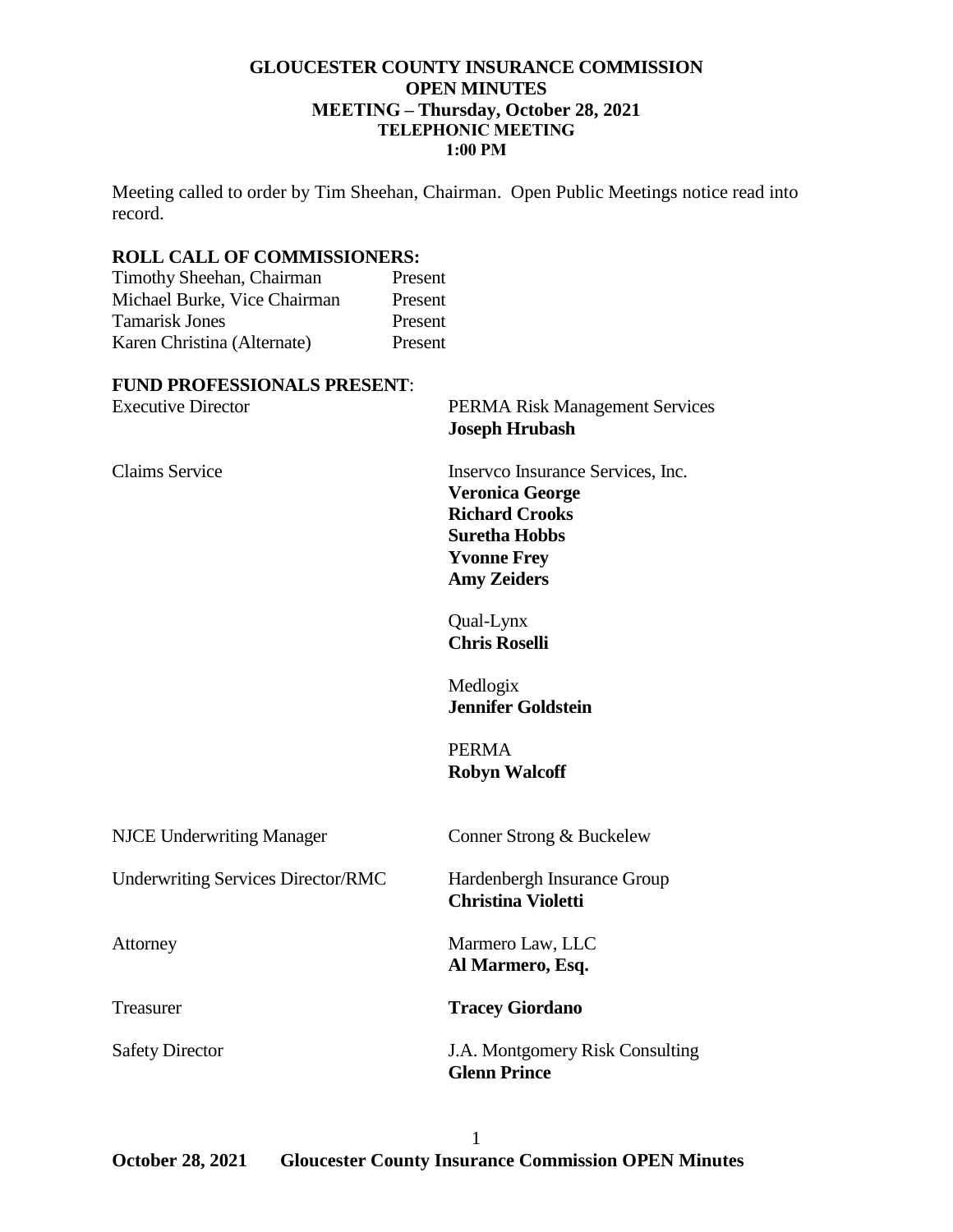# **ALSO PRESENT:**

.

Prudence Higbee, Esq. Capehart Scatchard Susan Panto, Conner Strong & Buckelew Jackie Cardenosa, PERMA Risk Management Services Brandon Tracy, PERMA Risk Management Services Bradford Stokes, PRMA Risk Management Services Cathy Dodd, PERMA Risk Management Services

**APPROVAL OF MINUTES**: Open and Closed Minutes of September 23, 2021

# **MOTION TO APPROVE THE OPEN AND CLOSED MINUTES OF SEPTEMBER 23, 2021**

| Motion: | <b>Commissioner Burke</b> |
|---------|---------------------------|
| Second: | Commissioner Jones        |
| Vote:   | <b>Unanimous</b>          |

#### **CORRESPONDENCE: None**

**SAFETY & ACCIDENT REVIEW COMMITTEE REPORT:** Chairman Sheehan reported the Safety and Accident Review Committee has not met since our last meeting.

**CLAIMS COMMITTEE:** Chairman Sheehan reported the Claims Committee met on October 12, 2021 and reviewed the PARS/SARS that would be presented today during closed session.

**EXECUTIVE DIRECTOR REPORT**: Executive Director advised his report was included in the agenda and there were two action items.

**AMENDMENT TO THE COMMISSION'S RULES & REGULATIONS**: Executive Director reported as we previously discussed we introduced an amendment to the Insurance Commission's Rules & Regulations (By-Laws) pursuant to Governor Murphy signing S855 into law on August 21, 2020. The legislation required the title of "chosen freeholder" to be changed to "county commissioner" and all "board of chosen freeholders" to be known as "boards of county commissioners" effective January 1, 2021. Executive Director said today was the Public Hearing for the adoption of the amendment. Executive Director noted the revised Rules & Regulations were included the agenda. Executive Director requested a motion to open the Public Hearing.

# **MOTION TO OPEN THE PUBLIC HEARING ON THE REVISED RULES AND REGULATIONS**

| Motion: | <b>Commissioner Burke</b> |
|---------|---------------------------|
| Second: | <b>Commissioner Jones</b> |
| Vote:   | <b>Unanimous</b>          |

Chairman Sheehan asked if there was any discussions. Hearing none, Chairman Sheehan requested a motion to close the Public Hearing.

2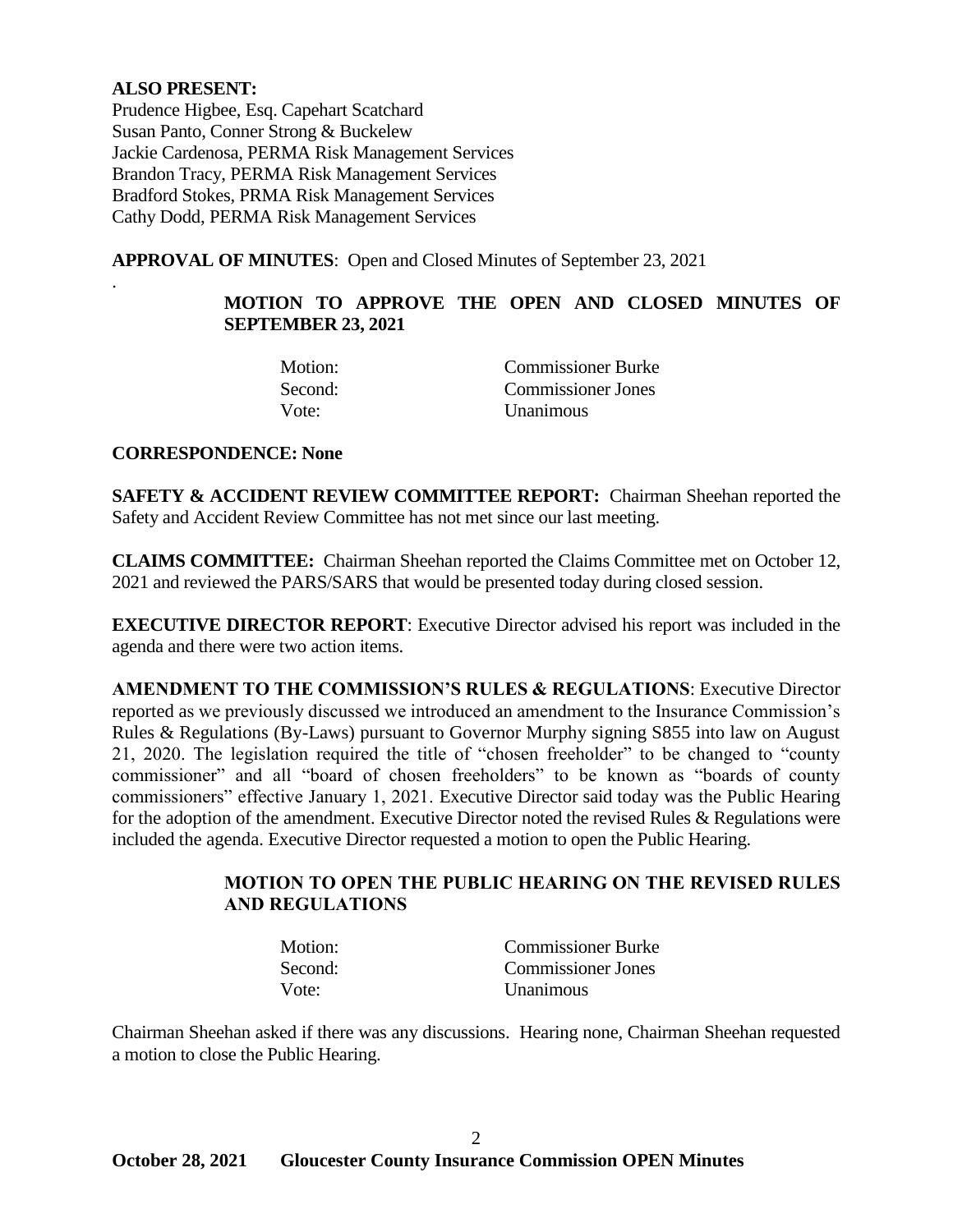## **MOTION TO CLOSE THE PUBLIC HEARING**

| Motion: | <b>Commissioner Burke</b> |
|---------|---------------------------|
| Second: | <b>Commissioner Jones</b> |
| Vote:   | <b>Unanimous</b>          |

Executive Director referred to Resolution 58-21, Approving Rules & Regulations which was included in the agenda and requested a motion to approve. Executive Director noted the resolution was reviewed by the Commission Attorney.

## **MOTION TO ADOPT RESOLUTION 58-21, APPROVING RULES & REGULATIONS**

| Motion:    | <b>Commissioner Burke</b> |
|------------|---------------------------|
| Second:    | Commissioner Jones        |
| Roll Vote: | Unanimous                 |

**EMPLOYEE DISHONESTY COVERAGE:** Executive Director reported the Employee Dishonesty Coverage policy with Selective Insurance Company was renewing on 11/23/21. Executive Director advised the policy covered the positions of Executive Director, Third Party Administrator and the Treasurer. Executive Director noted the annual premium was \$1,111 and there was no change in premium. Executive Director asked if anyone had any questions and then requested a motion to approve the expenditure.

# **MOTION TO APPROVE EXPENDITURE FOR EMPLOYE DISHONESTY COVERAGE IN THE AMOUNT OF \$1,111**

| Motion:    | <b>Commissioner Burke</b> |
|------------|---------------------------|
| Second:    | <b>Commissioner Jones</b> |
| Roll Vote: | <b>Unanimous</b>          |

**NJ COUNTIES EXCESS JOINT INSURANCE FUND (NJCE):** Executive Director reported the NJCE met on September 23, 2021 and a written summary report of the meeting was included in the agenda. The NJCE Finance Committee met on October 21. The NJCE met earlier in the morning and Executive Director advised they discussed key items affecting the 2022 budget such as the 2020 Excess Liability Renewal, 2021 Budget Delta, the Commercial marketplace and Legislative Factors. Executive Director said a preliminary budget was discussed and introduced for informational purposes only and included a 12.3% increase. Executive Director advised the Commissioners agreed to introduce the budget at the November meeting and then adopt at the December meeting. Executive Director advised the Finance Committee reviewed dividend options and a recommendation on issuance of dividend would be discussed at the November meeting. Executive Director advised the NJCE was scheduled to meet again on November 18, 2021 at 9:30 AM via Zoom Audio/Video.

**NJCE CYBER TASK FORCE**: Executive Director reported October was Cyber Security Awareness month. Executive Director referred to copies of the weekly releases that were sent to the NJCE members. Executive Director asked everyone to share the releases with your IT

3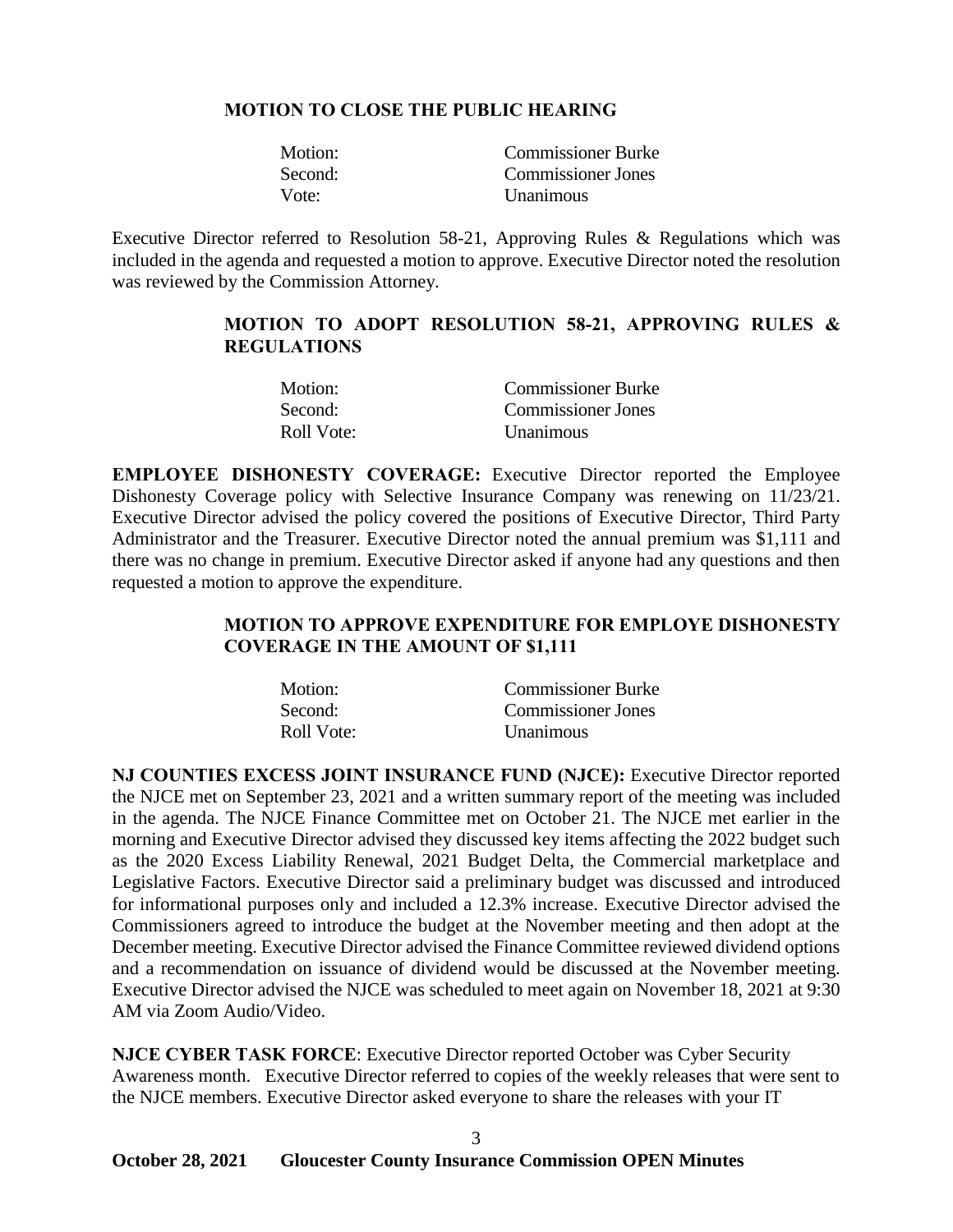Department and staff. Executive Director noted this year's overall theme was "Do your Part. #BeCyberSmart".

**CERTIFICATE OF INSURANCE REPORT:** Executive Director referred to a copy of the Certificate of Insurance report from the NJCE listing the certificates issued for the month of September. Executive Director advised there were (11) eleven certificates of insurances issued during September. Executive Director asked if there were any questions on the report.

**GCIC PROPERTY AND CASUALTY FINANCIAL FAST TRACK:** Executive Director advised the August Property & Casualty Financial Fast Track wasincluded in the agenda. Executive Director reported the Commission had a surplus of \$2,830,447 as of August 31, 2021. Executive Director advised that \$2,283,655 line 10 of the report "Investment in Joint Venture was the GCIC's share of the NJCE equity. Executive Director noted the cash amount was \$3,426,631.

**NJCE PROPERTY AND CASUALTY FINANCIAL FAST TRACK:** Executive Director reported the agenda included the August Financial Fast Track for the NJCE. As of August 31, 2021 the NJCE had a surplus of \$14,419,676. Executive Director advised line 7 of the report "Dividend" represented the dividend figure released by the NJCE of \$5,107,551. Executive Director noted the cash amount was \$28,849,936.

**HEALTH BENEFITS FINANCIAL FAST TRACK**: Ms. Panto reported the agenda included the August Health Benefits Financial Fast Track. As of August 31, 2021 there was a surplus of \$265,332. Ms. Panto noted the cash amount was \$361,842. Ms. Panto asked if anyone had any questions.

**CLAIMS TRACKING REPORTS:** Executive Director advised the Claim Tracking reports as of August 31, 2021 were included in the agenda.

**2021 PROPERTY & CASUALTY ASSESSMENTS:** Executive Director reported the third and final assessment payment for 2021 was due on October 15, 2021. Executive Director advised the Treasurer's office advised all of the payments were received.

**2022 AUTO ID CARDS/WC POSTING NOTICES/RENEWAL CERTIFICATE OF INSURANCES:** Executive Director advised the 2022 auto ID cards and WC Posting Notices would be sent to each member entity representative for distribution the beginning of December. Executive Director said the NJCE Underwriting Manager's Team would review any certificates which need to be re-issued for the 2022 renewal.

**2022 RFP'S FOR PROFESSIONAL SERVICES:** Executive Director advised the RFP's were issued and advertised. Executive Director noted the responses were due on November 16, 2021 at 3:00 PM. Executive Director reported the responses would be reviewed and recommendations made at the December meeting.

**NJCE BEST PRACTICES VIRTUAL WORKSHOP:** Executive Director reminded the Commission the 10th Annual NJCE Best Practices Workshop was scheduled to be a Zoom Webinar on Wednesday, November 3, 2021 9:00 am - 12:30pm. Ms. Walcoff said invitations were sent out by e-mail on October 18 and the topics included:

- **o** Current market conditions, NJCE renewal efforts and NJCE cyber risk management
- **o** Implicit bias in the workplace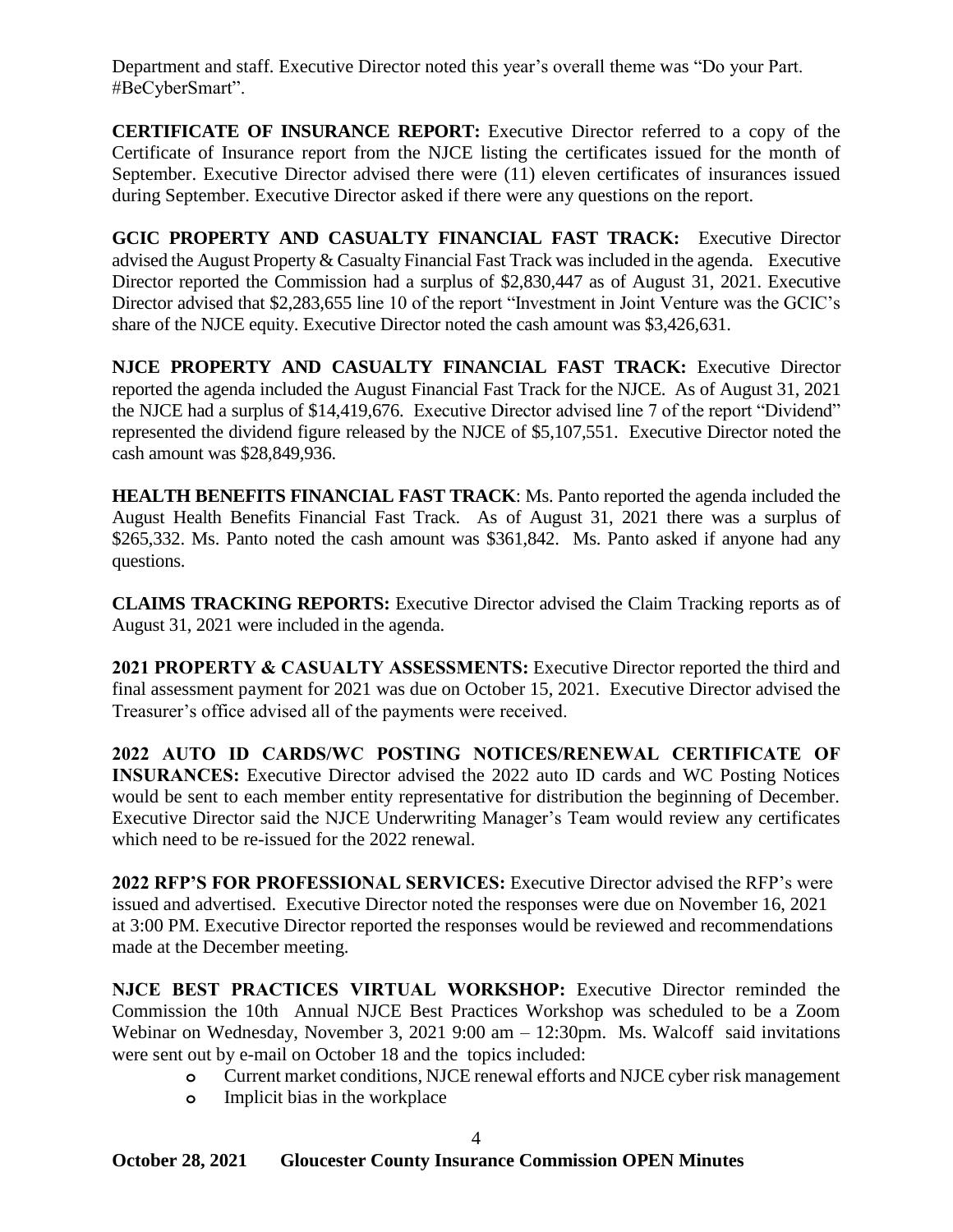- **o** Technology to identify false worker's compensation claims
- **o** COVID-19 vaccine mandates and NJ Law

Executive Director noted a copy of the invitation was included in the agenda.

#### Executive Director's Report Made Part of Minutes.

**EMPLOYEE BENEFITS:** Ms. Morris advised her report was included in the Appendix IV section of the agenda and reviewed the September report with the Commission and noted the year to date total issues were 108.

**TREASURER REPORT:** Chairman Sheehan advised the agenda included the October Bill List, Resolution 59-21 and the October Benefit Bill List Benefit Bill List 60-21 and requested a motion to approve.

# **MOTION TO APPROVE RESOLUTION 59-21, OCTOBER BILL LIST AND RESOLUTION 60-21, OCTOBER BENEFIT BILL LIST**

| Motion:        | <b>Commissioner Burke</b> |
|----------------|---------------------------|
| Second:        | <b>Commissioner Jones</b> |
| Roll Call Vote | <b>Unanimous</b>          |

Chairman Sheehan pointed out the monthly Treasurer's reports were included in the agenda. Chairman Sheehan asked if anyone had any questions on the reports.

**CLAIMS ADMINISTRATOR:** Chairman Sheehan presented Resolution 61-21 Inservco Liability Check Register for the period of 9/1/21 to 9/30/21.

# **MOTION TO APPROVE RESOLUTION 61-21 LIABILITY CHECK REGISTER FOR THE PERIOD OF 9/1/21 TO 9/30/21**

| Motion:         | <b>Commissioner Burke</b> |
|-----------------|---------------------------|
| Second:         | Commissioner Jones        |
| Roll Call Vote: | <b>Unanimous</b>          |

Chairman Sheehan referred to a copy of the Stewardship Report, which was included in the agenda. Ms. Zeiders said she would provide a high-level presentation of the Stewardship Report. Ms. Zeiders referred to a copy of the Executive Summary, which was included in the agenda. Ms. Zeiders reviewed the snapshot of claims for the last three years and noted 2020 was the highest due to the COVID claims. Ms. Zeiders pointed out the Emergency Response Department had the highest amount of claims with 129 followed the Sheriff's Department with 90 claims. Ms. Zeiders said most claims were reported on Friday with 89 claims followed by Thursday with 86 and the most frequent claims happened between 8 am and 4 pm. Ms. Zeiders reviewed page 21 of the report and noted the reporting time of claims increased most likely due to COVID claims. Ms. Zeiders noted she could run another report to take out those COVID claims. Ms. Zeiders reviewed the top 5 cause of injury and said the highest was COVID related claims. Ms. Zeiders continued to review the report and asked if anyone had any questions. Chairman Sheehan asked Ms. Zeiders to revise the three-year period minus the COVID claims and also the reporting time without the COVID claims.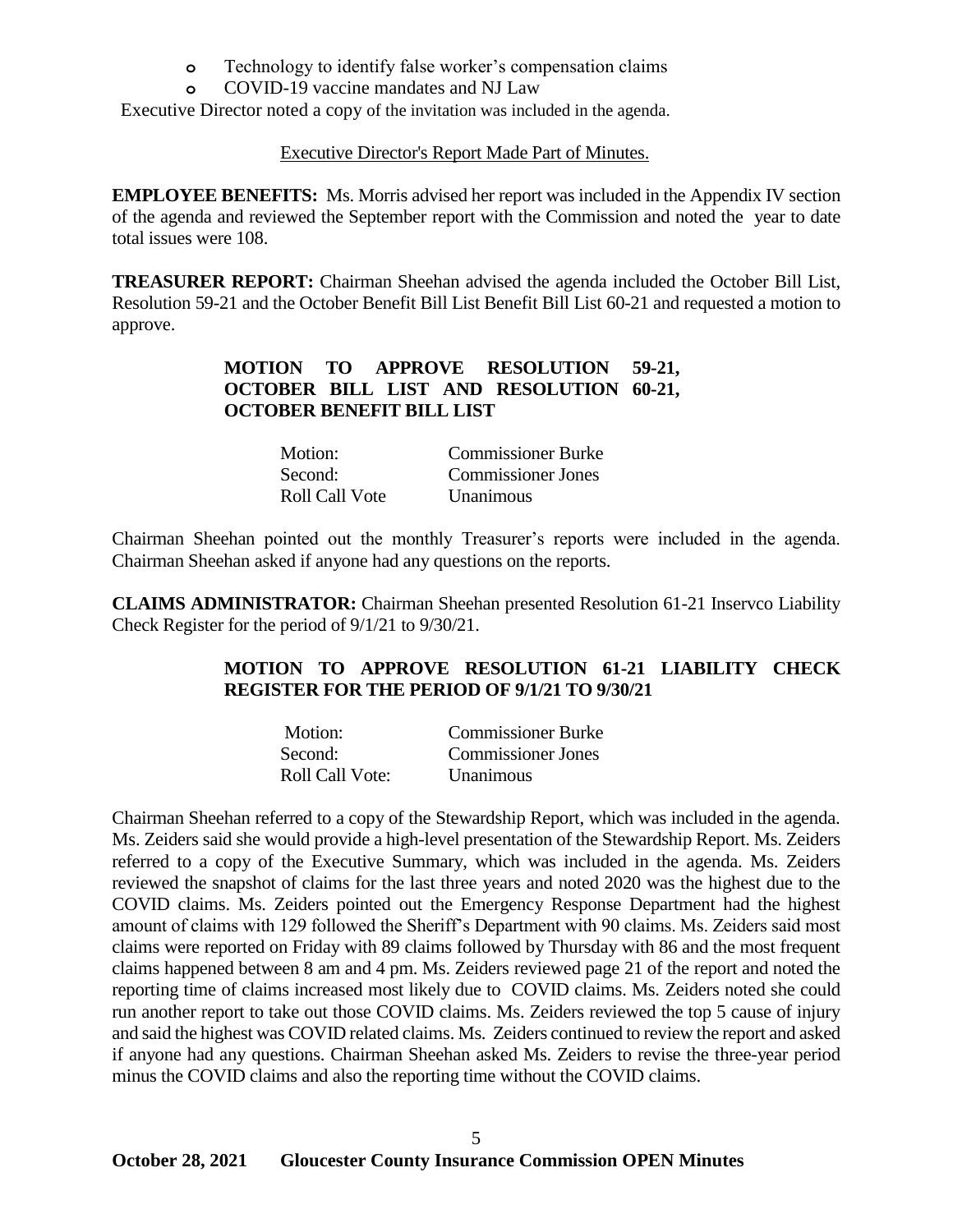**MANAGED CARE PROVIDER:** Ms. Goldstein reviewed the Client Bill Review Summary Report for the month of September.

| <b>Month</b> | Number of | <b>Total Provider</b> | Total Allowed | Total     |                           | Percent of Net | PPO         |
|--------------|-----------|-----------------------|---------------|-----------|---------------------------|----------------|-------------|
|              | Bills     | Charges               |               |           | Reductions Net Reductions | Savings        | Penetration |
| September    | 65        | 87.676.89             | 38.365.06     | 49.311.83 | 42.420.41                 | 48%            | 61%         |

Ms. Goldstein advised there was one bill, which was out of network; however, there would still be reductions. Ms. Goldstein asked if there were any questions and concluded her report.

## **NJCE SAFETY DIRECTOR:**

 **REPORT:** Mr. Prince advised the Safety Director's report was included in the agenda and referred to the Risk Control Activities for September through October. Mr. Prince reported a list of all of the training webinars were included in the agenda through December 13. Mr. Prince said the training webinars were also posted on the NJCE website. Mr. Prince said there were also conducting in person trainings for Public Works. Mr. Prince noted there were Chain Saw Safety Training Classes on October 15 and October 22. Mr. Prince concluded his report unless there were any questions. Chairman Sheehan thanked Mr. Prince for coming early in the morning to conduct the Chain Saw Safety Training Classes.

#### **RISK MANAGEMENT/UNDERWRITING SERVICES DIRECTOR:**

 **REPORT:** Ms. Violetti advised a copy of their report was included in the agenda. Ms. Violetti reported all of the members' renewal information was inputted into the Origami System.

Ms. Violetti said the date was set for the 2022 Safety Kick Off meeting. The meeting was scheduled for January 13<sup>th</sup> at Auletto's Caterers in Deptford. Ms. Violetti advised registration would begin at 8:00 am and breakfast would be provided. Ms. Violetti said a presentation of the MSI Learning System and MEL Application would be given by J.A. Montgomery. Ms. Violetti said in order to secure the date at Auletto's a deposit of \$500 was required.

## **MOTION TO APPROVE PAYMENT FOR DOWN PAYMENT TO VENUE OF \$500**

| Motion:        | <b>Commissioner Burke</b> |
|----------------|---------------------------|
| Second:        | Commissioner Jones        |
| Roll Call Vote | <b>Unanimous</b>          |

Ms. Violetti said the below coverages for members could not be placed through the GCIC/NJCELJIF as noted below. Ms. Violetti requested a motion to renew the listed policies.

| Member  | Coverage                  | <b>Carrier</b> | Exp. Date  | <b>Expiring</b><br>Premium | Renewal<br><b>Premium</b> |
|---------|---------------------------|----------------|------------|----------------------------|---------------------------|
| ∟ibrary | <b>Volunteer Accident</b> | QBE            | 11/23/2021 | \$350.00                   | \$350.00                  |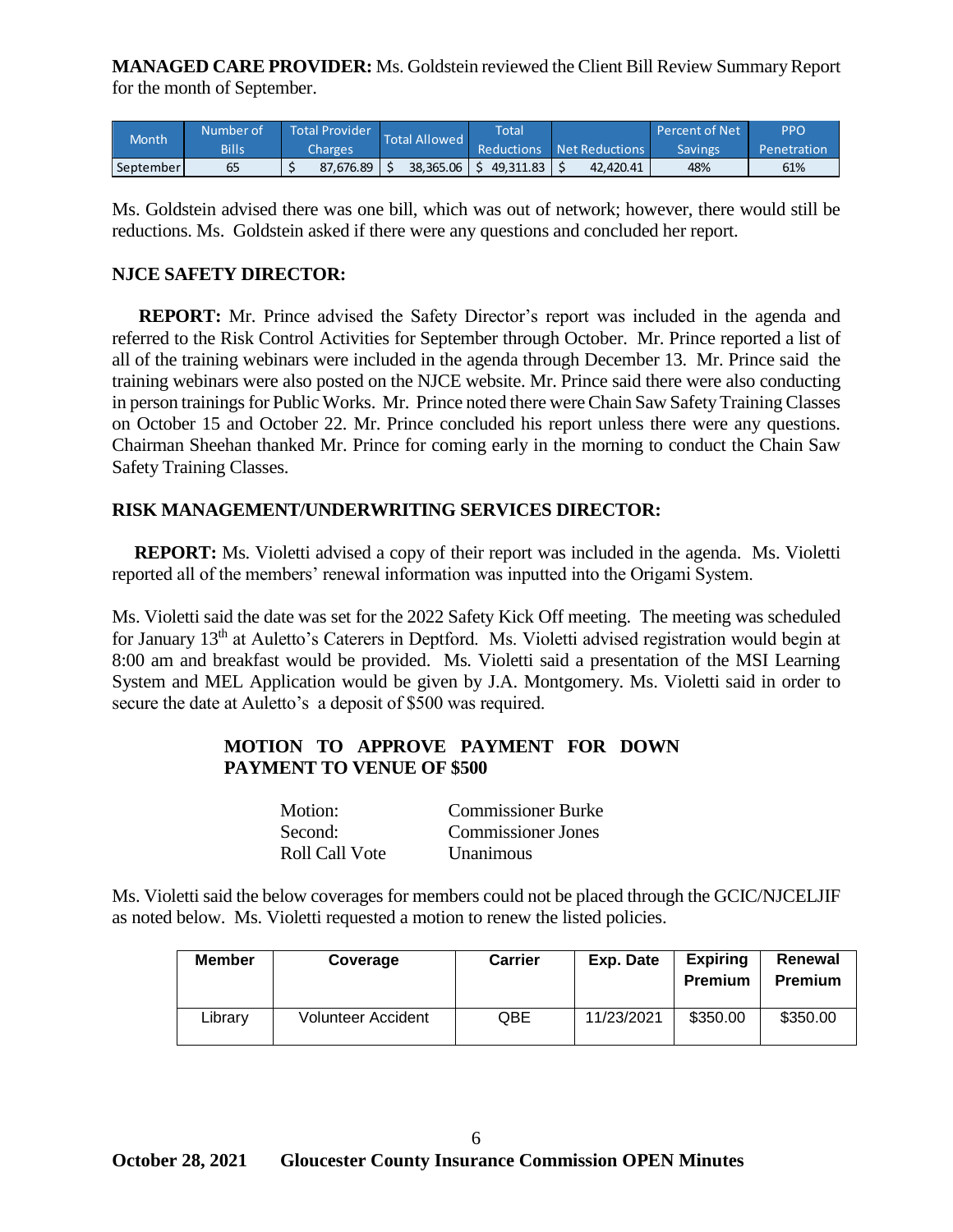# **MOTION TO AUTHORIZE THE UNDERWRITING SERVICES DIRECTOR TO RENEW ALL POLICIES AS OUTLINED ABOVE**

| Motion:    | <b>Commissioner Burke</b> |
|------------|---------------------------|
| Second:    | <b>Commissioner Jones</b> |
| Roll Vote: | <b>Unanimous</b>          |

Ms. Violetti reported the below renewals were in the process. Ms. Violetti requested authority to renew the policies contingent upon the premium not increasing more than 10% and no significant reduction in the terms and conditions. Ms. Violetti said if there was she would seek direction from the member and then advise the Commissioners accordingly.

| <b>Member</b> | Coverage                                                     | Carrier                                          | Exp. Date  | <b>Expiring</b><br>Premium |
|---------------|--------------------------------------------------------------|--------------------------------------------------|------------|----------------------------|
| County        | Pollution Liability -<br><b>Underground Storage</b><br>Tanks | <b>Liberty Surplus</b><br>Insurance<br>Companies | 10/30/2021 | \$5,250.00                 |
| Library       | Notary Bond                                                  | <b>CNA</b>                                       | 11/17/2021 | \$113.75                   |

# **MOTION TO AUTHORIZE THE UNDERWRITING SERVICES DIRECTOR TO RENEW THE ABOVE POLICY CONTINGENT UPON THE RENEWAL PREMIUM NOT INCREASING MORE THAN 10% AND NO SIGNIFICANT REDUCTION IN THE TERMS AND CONDITIONS**

| Motion:         | <b>Commissioner Burke</b> |
|-----------------|---------------------------|
| Second:         | <b>Commissioner Jones</b> |
| Roll Call Vote: | Unanimous                 |

Ms. Violetti reported the following renewals were in process and had been finalized. Ms. Violetti noted this was informational and no action was needed.

| <b>Member</b>            | Coverage                 | Carrier                                      | Exp. Date | <b>Expiring</b><br><b>Premium</b> | Renewal<br><b>Premium</b> |
|--------------------------|--------------------------|----------------------------------------------|-----------|-----------------------------------|---------------------------|
| County                   | Antique Inland<br>Marine | Hanover<br>Insurance<br>Company <sup>1</sup> | 10/7/2021 | \$4,237.50                        | \$4,226.96                |
| Improvement<br>Authority | Volunteer<br>Accident    | <b>QBE</b>                                   | 10/9/2021 | \$350.00                          | \$350.00                  |

**ATTORNEY:** Mr. Marmero advised he did not have anything to report in open.

7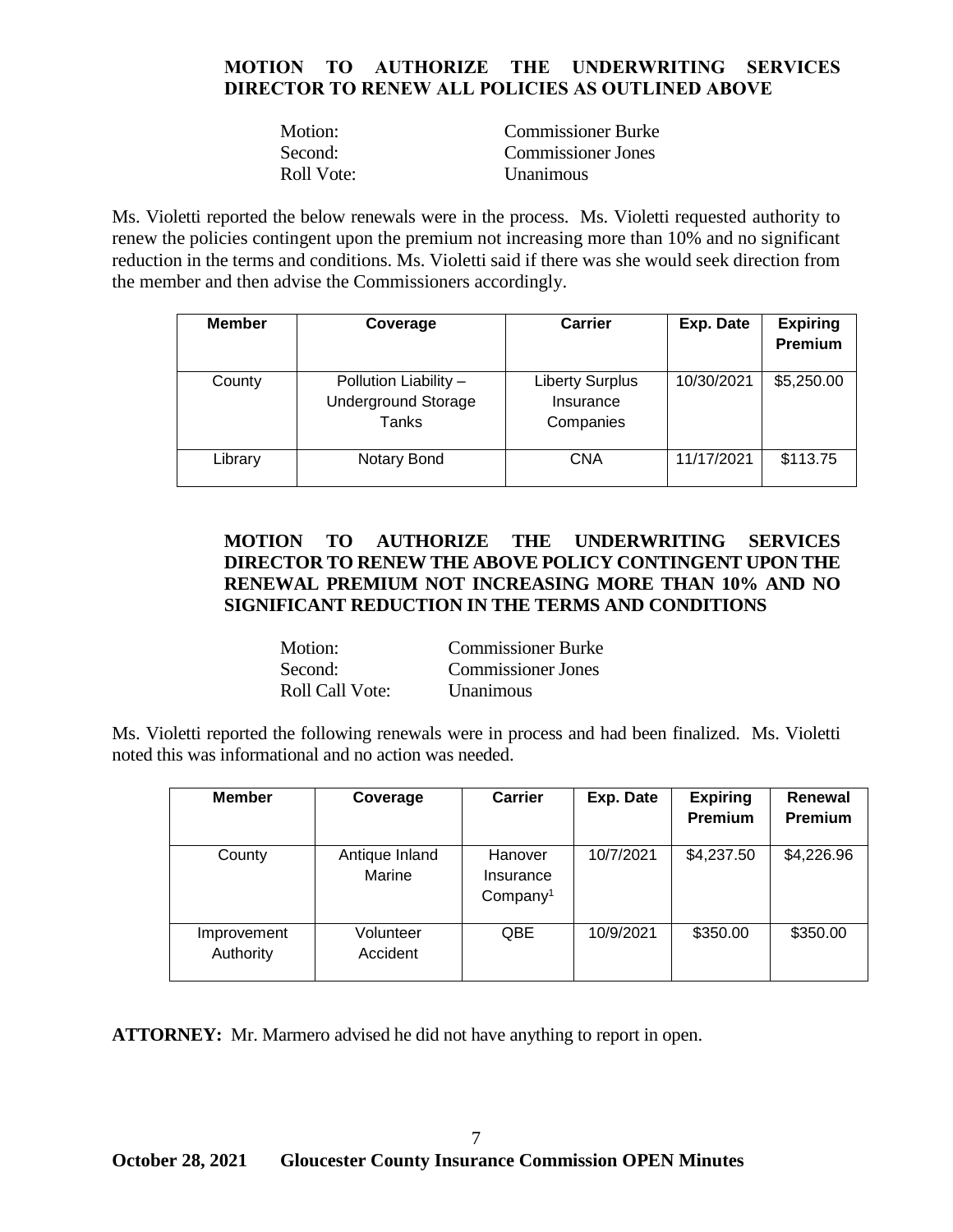#### **OLD BUSINESS:** None

**NEW BUSINESS**: Executive Director said he would like to introduce Brandon Tracy who was the newest member of the PERMA team.

## **PUBLIC COMMENT:**

## **MOTION TO OPEN MEETING TO THE PUBLIC**

| Moved:  | <b>Commissioner Burke</b> |
|---------|---------------------------|
| Second: | <b>Commissioner Jones</b> |
| Vote:   | <b>Unanimous</b>          |

Hearing no members of the public wishing to speak Chairman Sheehan asked for a motion to close the public comment portion of the meeting.

#### **MOTION TO CLOSE THE MEETING TO THE PUBLIC**

| Moved:  | <b>Commissioner Burke</b> |
|---------|---------------------------|
| Second: | Commissioner Jones        |
| Vote:   | <b>Unanimous</b>          |

**CLOSED SESSION**: Chairman Sheehan read and requested a motion to approve Resolution 62-21 authorizing a Closed Session to discuss PARS & SARS relating to pending or anticipated litigation as listed. Chairman Sheehan advised Closed Session would be held using a Zoom breakout room.

| Motion: | <b>Commissioner Burke</b> |
|---------|---------------------------|
| Second: | <b>Commissioner Jones</b> |
| Vote:   | <b>Unanimous</b>          |

#### **MOTION TO GO INTO CLOSED SESSION**

| Motion: | <b>Commissioner Burke</b> |
|---------|---------------------------|
| Second: | Commissioner Jones        |
| Vote:   | <b>Unanimous</b>          |

#### **MOTION TO RETURN TO OPEN SESSION**

| Motion: | <b>Commissioner Burke</b> |
|---------|---------------------------|
| Second: | <b>Commissioner Jones</b> |
| Vote:   | <i>Unanimous</i>          |

Chairman Sheehan asked Mr. Marmero to present the motion approving the PARS.

## **MOTION TO AUTHORIZE AN INCREASE IN AUTHORITY FOR CLAIM #3530002855 FROM \$25,000 TO \$64,250 AN INCREASE OF \$39,250**

#### **MOTION TO AUTHORIZE AN INCREASE IN AUTHORITY FOR CLAIM #3530000960 FROM \$25,000 TO \$38,144.33 AN INCREASE OF \$13,144.33**

8

**October 28, 2021 Gloucester County Insurance Commission OPEN Minutes**